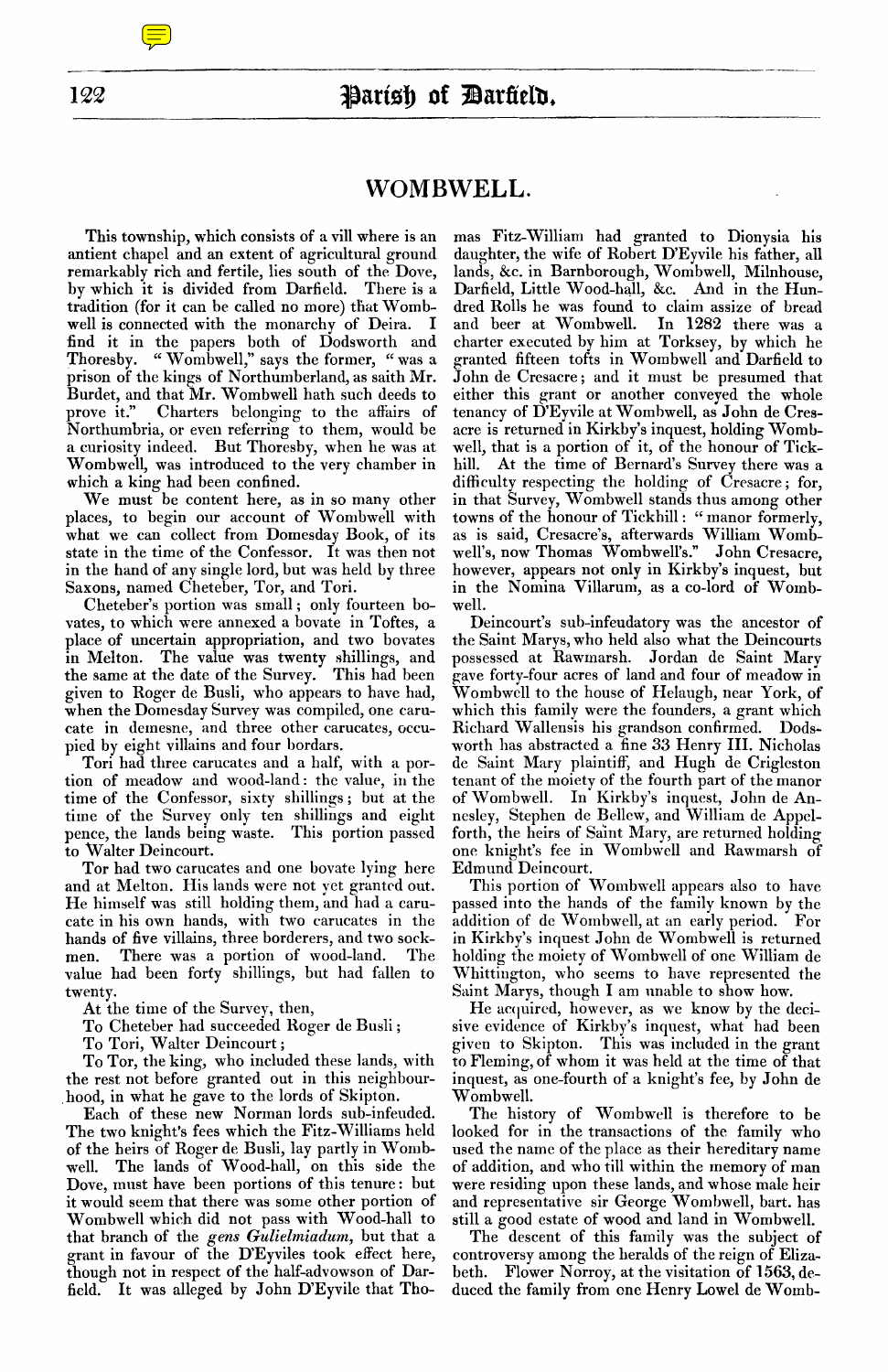well, otherwise Henry de Wombwell, who lived in the reign of Edward III. and who was alleged to have come out of Lancashire, and to have laid down his paternal name of Lowell, and assumed that of Wombwell. A record proving this was said to have been exhibited by Gilbert Legh, of Middleton near Leeds. This account was not satisfactory to the family, who employed Dethick, a celebrated herald, in 1593, to compile for them another pedigree, in which the descent is traced through a regular succession of Wombwells to a Robert Wombwell, who is alleged to be living in the second of king Stephen. Of this pedigree, the account of the Wombwells given in the Ducatus, p. 69, is, for the most part, a copy : but when, in 1775, a little before the first sir George Wombwell was created a baronet, Brooke was employed to compare this pedigree with existing evidence, and to compile an authentic pedigree of the family, he says that he finds so many errors in it, that it is of little use, and that he has, by the most undeniable proofs, destroyed its authority, though without being able to raise another superstructure upon its ruins higher than the Henry Lowell who changed his name to Womb-The descents before the time of this Henry are wholly without the support of reference to any authority, and two persons, whose existence can be proved as belonging to this line, are entirely omitted. I shall therefore take leave to refer the reader- to the Ducatus for the earlier generations, and take up the thread at a point when there is an appearance of evidence.

The two persons omitted are, William de Wombwell, whose name appears among the witnesses to the foundation charter of the house of Kirklees, founded by his chief lords the Flemings : this was very early. And Robert de Wombwell, who was returned lord of Wombwell in 9 Edward II.

There is, moreover, perfectly authentic evidence of Wombwells long before the time of Henry Lowell. To the charter of William Fitz-William Fitz-Godric respecting Emley, mentioned in the first volume, Ricardus filius Ricardi de Wamwella, where the orthography approaches near to that of Domesday, is a witness, and standing in the third place among many, it is certain that he must have been a person of account in that early part of the 13th century, to which the charter in question is to be referred. To early charters of the Newmarches at Hickleton sir Richard de Wombwell is a witness. In a charter of the time of sir Roger of the Woodhall, John de Wambewell is a witness, following immediately after sir William Fleming and sir Nicholas Wortley. Again, Rainer de Wombwell, a name which is also wanting in Dethick's pedigree, witnesses a deed of sir Thomas de Horbury, in the chartulary of Monk Bretton, by which he gives to the prior and convent Richard de Darfield son of Manger, with all his sequela and catalla, and the land which he held of him in Darfield. The first witness is sir Thomas Fitz-William ; the second, John de Bosvile, not at that time, as it seems, a knight ; the third, Rainer ; and the fourth, Jordan de Ligh.

I could produce other proofs of the high antiquity of the house ; but it is one thing to show persons of a family existing at a particular period, and another to show the affiliations of each, and the marriages which they made. But the above may be sufficient.

A little before the time of Henry Lowel of Wombwell, there was a Hugh son of Ralph de Wombwell. He was slain by Richard son of John D'Eyvile, of Hymalingfield (now Hemingfield, in Wombwell). D'Eyvile was in the gaol at York in 8 Edward III. when a pardon was granted from the king, as it appeared that he had slain Wombwell in his own defence.

I have met with the name of Henry Lowell de Wombwell in three deeds relating to lands in Bradfield, and in one relating to lands at Cawthorne. So that the existence of a person so denominated is indisputable. He occurs also in the Inquisitiones Nonarum, where he is described as one of the very few merchants of the time,<sup>1</sup> and as having in mer-<br>chandise to the value of ten marks. The question chandise to the value of ten marks. upon his case would be, How he stood connected with the old line of Wombwells? Whether, at a period when surnames were in an unsettled state, he used this addition as a personal distinction only, being one of the male line of the antient lords, or whether, as was alleged by Flower, he came a stranger to Wombwell, and possessed himself of these fair lands by purchase or by marriage ? His era is the reign of king Edward III., and nothing is better established than that he was the ancestor of the succeeding Wombwells of Wombwell : for in a suit in the reign of Henry VI. the assize came to know if John Wombwell, esq. and William Pye chaplain, did unjustly disseise Richard prior of Monk Bretton of his tenement in Darfield, when the jurors say, that one Hugh de Wombwell, son of Henry Lawell, grandfather of the said John, whose heir he is, to wit, son of Thomas son of the said Hugh, released to John Birthwaite prior of Bretton two messuages, &c. in Darfield. It is remarkable, however, that in the original grant of these messuages, which is preserved in the chartulary of Monk Bretton, the donor is described as Hugo filius Henrici de Wombwell, without the interposition of Lowell. It is dated in 33 Edward III.

| HENRY LOWELL de Wombwell.              |
|----------------------------------------|
| HUGH DE WOMBWELL. $\rightleftharpoons$ |
| THOMAS DE WOMBWELL.                    |
|                                        |

JOHN DE WOMBWELL, living 1457.

A deed of Thomas de Wombwell of 6 Henry IV. was in the museum of Thoresby, and is now in the museum of the late Mr. Wilson, of Broomhead. The contents are not remarkable, but it has a beautiful impression of his seal, exhibiting the arms at present borne by the family, with the inscription, SIGILLVM THOME DE WOMBEWELL.

Between 7 and 18 Henry VI. there was an ad quod damnum that he might inclose a certain part of the king's highway in Wombwell, from the

' A Robert del Skyres, of Wombwell, merchant, occurs in a deed relating to Thurgoland 24 Edward III.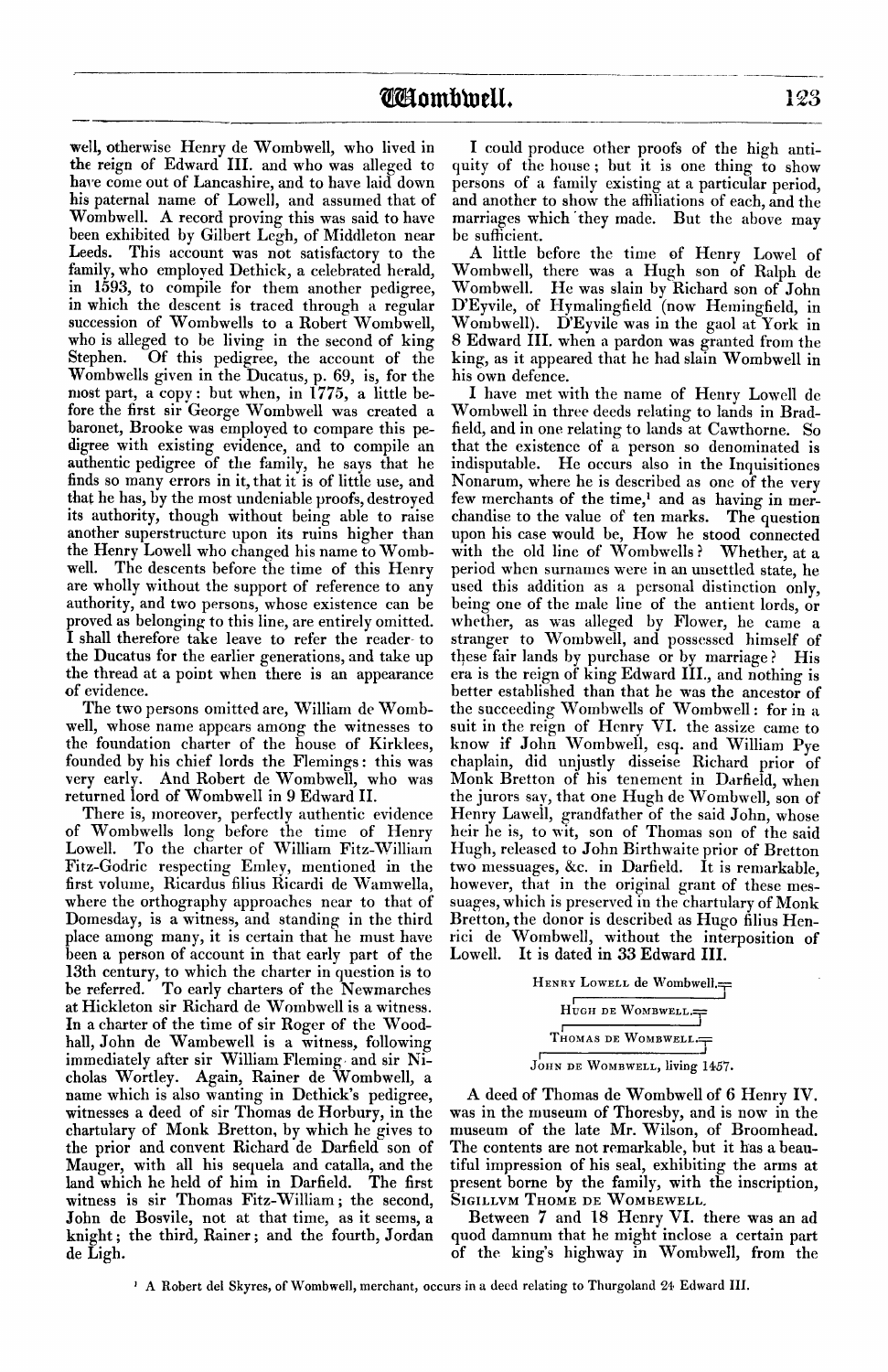**124 Parish of Darfield.**<br> **Parish of Darfield.**<br> **Parish of Darfield.**<br> **Parish of Darfield.**<br> **Parish of Darfield.**<br> **Parish of the said that his ances**<br> **Parish of the said that his ances** grene lane in Wombwell towards the south, as far as Tunstall-cross, beneath the house of the said Thomas.

His will is among the testamentary documents at York. It is dated in 1452. He describes himself as Thomas Wombwell, of Wombwell, esq. and directs that he shall be buried in the church of Darfield. He gives to John his son four yoke of oxen and all the ornaments of his chapel, with the cup, book, and vestments. To Joan his wife he gives  $\pounds$ 40, and to Thomas his son 100 marks; and to each of the five poor widows in my alms-house, eleemosynario meo, near my chapel, 6s. 8d. Of this charitable foundation I hear no more.

The last named John lived within the time whence authentic account of his posterity might be given to the heralds, and the table which follows will shew the descendants from him down to our own time. But it is now proper to observe that the question of the descent of this line from the antient Wombwells of Wombwell, was not one of genealogy only, but of right to important interests here. For Gilbert Legh, who drew the attention of the heralds to the fact of the then Wombwell of Wombwell not being, as alleged, of the male line of the lords of Wombwell, but sprung from Lowell, an intruder, himself claimed the manor of Wombwell as his right by inheritance. He alleged that his ancestor Roger Legh, who lived in the reign of Henry 7, married Elizabeth, the daughter and heir of John Cudworth, esq. whose ancestor had married the daughter and heir of Barley, who had married Constance, the daughter and heir of John Wombwell, of Wombwell. Roger had Thomas Legh, who married Elizabeth, a daughter of William Wentworth, of Wentworth-Woodhouse, pursuant to covenants, dated  $2$  August  $22$  Henry VII. and had William Legh, attainted of high treason in 33 Henry VIII. with Edmund Tattersal, a clothier, and Amble a priest. In the inquisition after the death of this William Legh it was found that he had been seised of the manor of Wombwell, with its appurtenances, held of the barony of Wath, by fealty and annual rent of 6s. 8d. and that it was valued at  $\mathcal{L}8$  per annum. This is from Hopkinson, whose pedigree of Legh, of Middleton, is one of the best laboured in his collection.

The Leghs possessed property in Wombwell to the middle of the 17th century. Ferdinando Legh, esq. demised a capital messuage, &c. in Wombwell to Richard Laughton, who had married Elizabeth his mother, and had by her Henry and Stanley Laughton.

## PEDIGREE OF WOMBWELL, OF WOMBWELL.

#### ARMS. Gules, a bend between six unicorns' heads couped Argent.

CREST. A unicorn's head Argent, maned Or.

MOTTO. IN WELL BEWARE.

HUGH WOMBWELL, of Wombwell. - JANE, dau. of John Lowell, of Wombwell, and heir to her brother Henry.'

| Troutbeck. | esq. 16 Henry VI. | JOAN, 1 w. dau, of John=THOMAS WOMBWELL, of Wombwell,=JOAN, 2 w. dau, of sir William<br>Fitz William. | AGNES, mar. Robert<br>Grice. |
|------------|-------------------|-------------------------------------------------------------------------------------------------------|------------------------------|
|            |                   |                                                                                                       |                              |

|                         | JOAN, 1 W, dau, of John=THOMAS WOMBWELL, of Wombwell,=JOAN, 2 w. dau, of sir William<br>Troutbeck.                 | esq. 16 Henry VI.                                                 |           | Fitz William.                                                          | AGNES, mar. Robert<br>Grice.                |
|-------------------------|--------------------------------------------------------------------------------------------------------------------|-------------------------------------------------------------------|-----------|------------------------------------------------------------------------|---------------------------------------------|
|                         | JOHN WOMBWELL, of Wombwell, esq.=ELIZABETH, dau. of John Bosvile, of Ordsley.                                      |                                                                   |           |                                                                        |                                             |
|                         |                                                                                                                    | THOMAS WOMBWELL, of Wombwell. CATHERINE, dau. of William Ingleby. |           |                                                                        |                                             |
|                         | ROGER WOMBWELL, of Wombwell, will=CATHERINE, dau, of Alexander Radcliffe, of Ardsal.<br>22 Henry VII.              |                                                                   | co. Lanc. |                                                                        | JOHN, died before his<br>father.            |
| well,ofWomb-  <br>well. | HENRY WOMB-=CATHERINE, dau. of sir Ri-<br>chard Mauleverer, of Wo-<br>thersome.                                    | HUGH WOMBWELL,<br>of Thundercliffe-<br>Grange.                    | Јонм.     | CATHERINE, m. 1 Nicho-<br>las Drax, of Woodhall: 2<br>James Woodruffe. | married Ro-<br>bert Amyas, of<br>Netherton. |
|                         | WILLIAM WOMBWELL, of Wombwell. ELIZABETH, dau. of Thomas Woodruffe, of Woolley.                                    |                                                                   |           | ROGER.                                                                 | RALPH.<br>ANN.                              |
|                         | THOMAS WOMBWELL, of Wombwell, esq. a justice of the peace 29 Eliz.=FRANCES, dau. of sir John Wentworth, of Elmsal. |                                                                   |           |                                                                        |                                             |
|                         | $x + y$                                                                                                            | $\overline{a}$                                                    |           |                                                                        |                                             |

| well. · | well, of Womb-   chard Mauleverer, of Wo-<br>thersome. | of Thundercliffe-<br>Grange. | JUHN. | CATHERINE, M. I INCHO-<br>las Drax, of Woodhall: 2<br>James Woodruffe. | …… married no<br>bert Amyas, of<br>Netherton. |
|---------|--------------------------------------------------------|------------------------------|-------|------------------------------------------------------------------------|-----------------------------------------------|
|         |                                                        |                              |       |                                                                        |                                               |

| Wakefield, esq.                       |                                                                             | ANN, 1 w., dau. WILLIAM WOMBWELL, of Wombwell, esq. - OLIVIA, 3 w., dau.<br>of John Savile, $ $ aged 20, 1585, justice of the peace 16 Jam. $ $<br>of Stanley, near   I.; m. 2 Mary d. and h. of William Rock-<br>ley, of Rockley, esq. by whom no issue. |                                                                                                       | Notts.                                                            | of William Burnel,<br>of Winkburn, co. |       | Јонм.<br>COTTON.<br>WOODRUFFE.<br>WENTWORTH. | FRANCIS.<br>DARCY.<br>APPLETON.    | MARY, m. Ri-<br>chard Washing.<br>ton, of Adwick<br>le Street.                                                        |
|---------------------------------------|-----------------------------------------------------------------------------|-----------------------------------------------------------------------------------------------------------------------------------------------------------------------------------------------------------------------------------------------------------|-------------------------------------------------------------------------------------------------------|-------------------------------------------------------------------|----------------------------------------|-------|----------------------------------------------|------------------------------------|-----------------------------------------------------------------------------------------------------------------------|
| DARCY<br>and<br>GER-<br>VAS,<br>s. p. | WOMB-<br>WELL, of<br>Womb-<br>well, esq.<br>s. and h.<br>$\boldsymbol{a}$ . | WILLIAM=MARGARET, d.<br>of Michael<br>Wentworth, of<br>Woolley, esq.<br>mar. 11 Feb.<br>$1628$ , died in<br>March 1638.                                                                                                                                   | THOMAS, fel-<br>low of Saint<br>John's Col-<br>lege Camb.<br>and vicar of<br>Wath, died<br>unmarried. | JOHN.<br>s. p.<br>$_{\rm{FOL-}}$<br>JAMBE.<br>FRAN-<br>CIS, S. p. | $R$ OGER $=$ ELIZA-<br>WOMB-<br>WELL.  | ветн. | Bradfield.<br>champsted.<br>of London.       | OLIVIA, m. Steph. Taylor, of York. | MARY, mar. Francis South, of Royd, in<br>ELIZABETH, mar. John Blythe, of Fin-<br>DOROTHY, mar. Thomas Brooke, citizen |

' This was the way in which the connection of Wombwell and Lowell was shewn on the part of Wombwell.